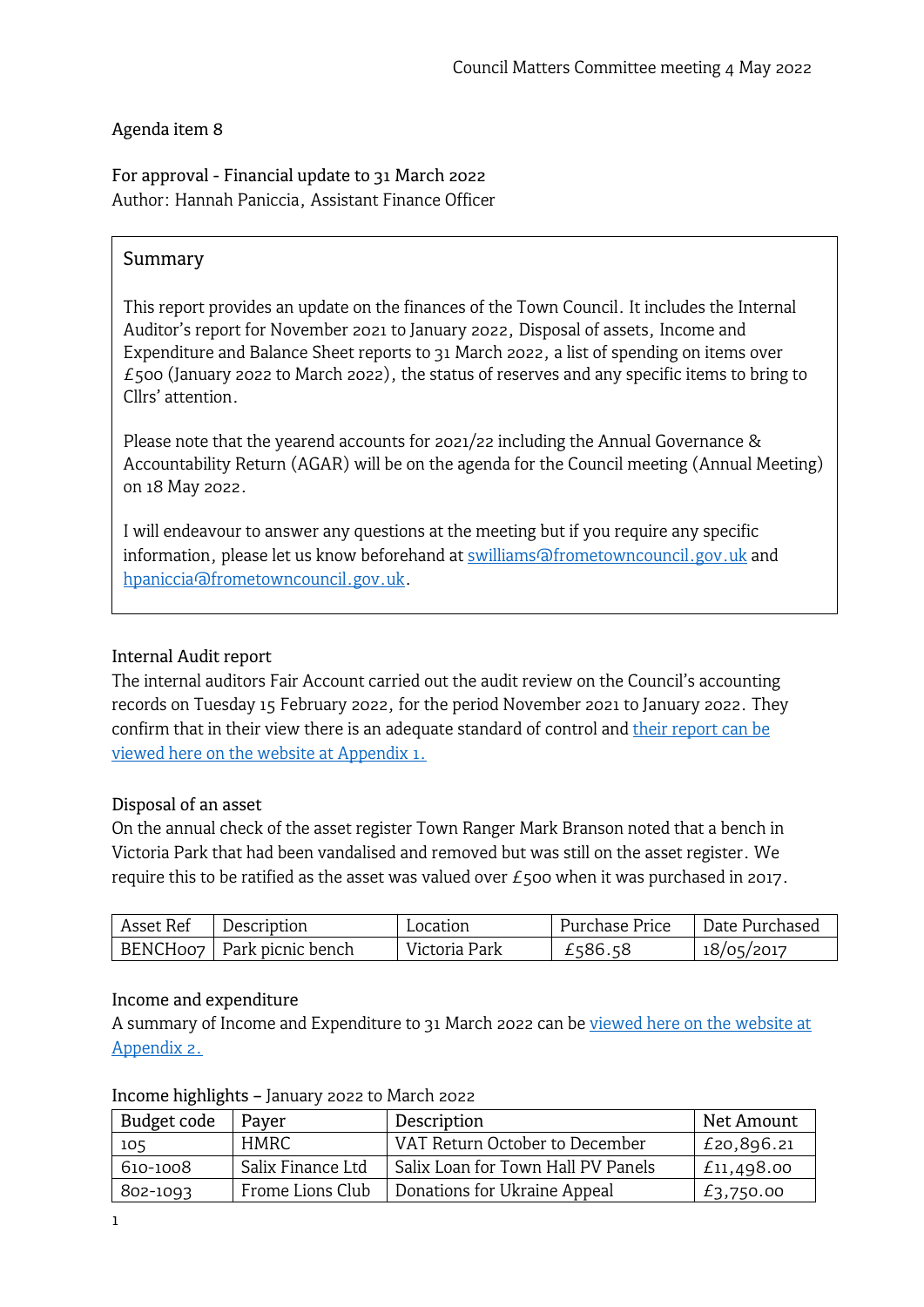| 608-1022 | <b>Terri Pitts</b> | Donations raised through Crowdfunder $ E_3,468.$ oo |  |
|----------|--------------------|-----------------------------------------------------|--|
|          |                    | for Community Fridge shutters                       |  |

#### Expenditure highlights – January 2022 to March 2022

| Budget code | Payee                 | Description                         | Net Amount |
|-------------|-----------------------|-------------------------------------|------------|
| 608-4449    | Sustrans              | School Streets Work July to October | £28,000.00 |
| 602-4800    | <b>Frome Festival</b> | Substantial Project Fund for Frome  | £10,000.00 |
|             |                       | Festival 2022                       |            |
| 610-4531    | <b>West Country</b>   | Town Hall roof works                | £8,225.78  |
|             | <b>Tiling Company</b> |                                     |            |
| 700-4716    | Fitzpatrick           | 50% Deposit for fingerposts         | £7,004.00  |
|             | Woolmer               |                                     |            |

#### Payments over £500

A full list of payments over  $E_5$ 00 for January to March 2022 can be viewed here on the website [at Appendix 3.](https://www.frometowncouncil.gov.uk/wp-content/uploads/2022/04/Appendix-3-Payments-over-500-Jan-Mar-2022.pdf)

#### The Balance Sheet

The Balance Sheet can be viewed here [on the website at Appendix 4.](https://www.frometowncouncil.gov.uk/wp-content/uploads/2022/04/Appendix-4-Balance-Sheet-as-at-31_03_2022.pdf) It is a breakdown of assets and liabilities as at 31 March 2022.

#### Assets

Our assets are money in our bank accounts, money we have invested, and money owed to us. The first part of the Balance Sheet lists these assets including short term investments of cash on deposit, totalling £1,450,549.

The cash balances at 31 March 2022 are shown on the Balance Sheet:

- £147,223 Barclays Current Account
- £20,352 Barclays Savings Account
- £103,262 CCLA Public Sector Deposit Account
- £232,940 Charity Bank Community Account (Easy access)
- £109,424 Charity Bank Saver Account (90-day access)
- £307,148 Triodos
- £200,664 Unity Trust Bank Savings
- £149,907 Unity Trust Bank Current Account
- £1,054 Mendip Credit Union
- $\bullet$   $E_48$  Office petty cash
- $\bullet$   $E_{33}$  Park petty cash

Other assets at 31 March 2022 were as follows:

- £155,211 Trade debtors
- £16,953 VAT control
- $E_3,646$  Prepayments (Expenditure for 2022/23 paid in 2021/22)
- $f_1, 349$  Debtors C&G Trust loan (amount due to us from the Cheese & Grain)
- $£106$  Zettle control (card payment processor)
- £476 Accrue Income Receivable (income for 2021/22 to be received in 2022/23)